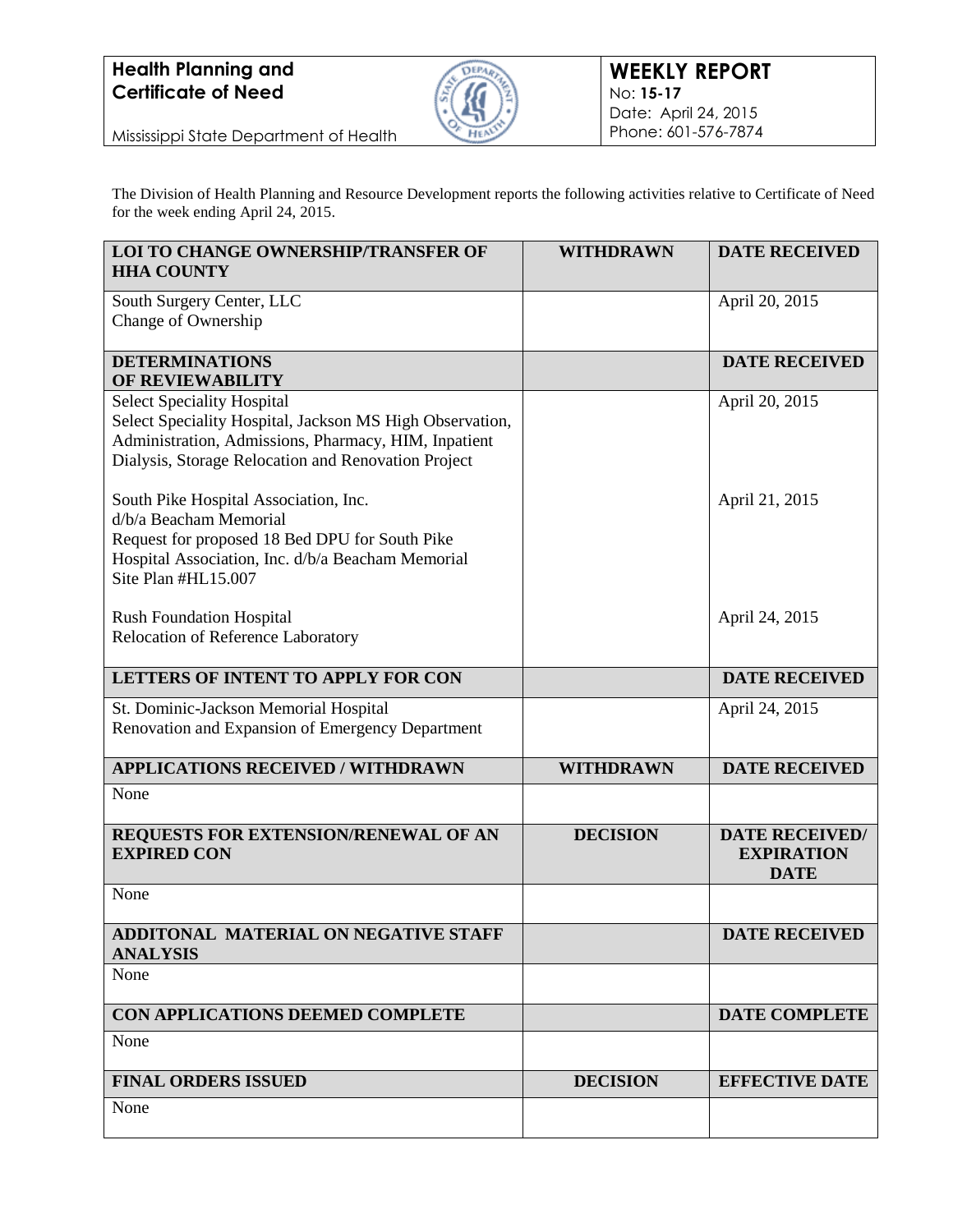

#### **WEEKLY REPORT** No: **15-17** Date: April 24, 2015 Phone: 601-576-7874

Mississippi State Department of Health

| <b>SIX-MONTH EXTENSION REQUESTS</b>                                                                                                                                                                                                                                                 | <b>DECISION</b>        | <b>EXPIRATION</b><br><b>DATE</b> |
|-------------------------------------------------------------------------------------------------------------------------------------------------------------------------------------------------------------------------------------------------------------------------------------|------------------------|----------------------------------|
| None                                                                                                                                                                                                                                                                                |                        |                                  |
| <b>HEARINGS DURING THE COURSE OF REVIEW</b>                                                                                                                                                                                                                                         | <b>REQUESTED</b>       | <b>DATE</b><br><b>SCHEDULED</b>  |
| <b>CON Review Number: HG-NIS-1214-021</b><br>River Oaks, LLC d/b/a River Oaks Hospital<br>Establishment of a Diagnostic Catheterization and PCI<br>Services and Acquisition of Related Equipment<br>Capital Expenditure: \$900,000<br>Location: Flowood, Rankin County, Mississippi |                        |                                  |
| Requestor(s): St. Dominic-Jackson Memorial Hospital                                                                                                                                                                                                                                 | March 6, 2015          | To Be Scheduled                  |
| Mississippi Baptist Medical Center, Inc. d/b/a Mississippi<br><b>Baptist Medical Center</b>                                                                                                                                                                                         | March 11, 2015         | To Be Scheduled                  |
| <b>CON Review Number: ASC-NIS-0614-008</b><br>Madison Physician Surgery Center<br>Establishment of a Multi-Specialty Ambulatory Surgery<br>Center<br>Capital Expenditure: \$1,869,414.00<br>Location: Madison, Madison County, Mississippi                                          |                        |                                  |
| Requestor(s): Madison Physician Surgery Center                                                                                                                                                                                                                                      | September 10, 2014     | To Be Scheduled                  |
| <b>CON Review: HG-RLS-1210-039</b><br>Patients' Choice Medical Center, Raleigh<br>Lease/Relocation of 10 Chemical Dependency Beds &<br>Offering of Adult Chemical Dependency Services<br>Capital Expenditure: \$58,400                                                              |                        |                                  |
| Requestor: Alliance Health Center, Meridian                                                                                                                                                                                                                                         | March 16, 2011         | To Be Scheduled                  |
| CON Review: FSF-NIS-0610-025<br>Gumtree Imaging, LLC Tupelo<br>Acquisition/Establishment and Offering of MRI Services<br>Capital Expenditure: \$1,090,000                                                                                                                           |                        |                                  |
| Requestor: The Imaging Center at Gloster Creek Village                                                                                                                                                                                                                              | <b>August 26, 2010</b> | To Be Scheduled                  |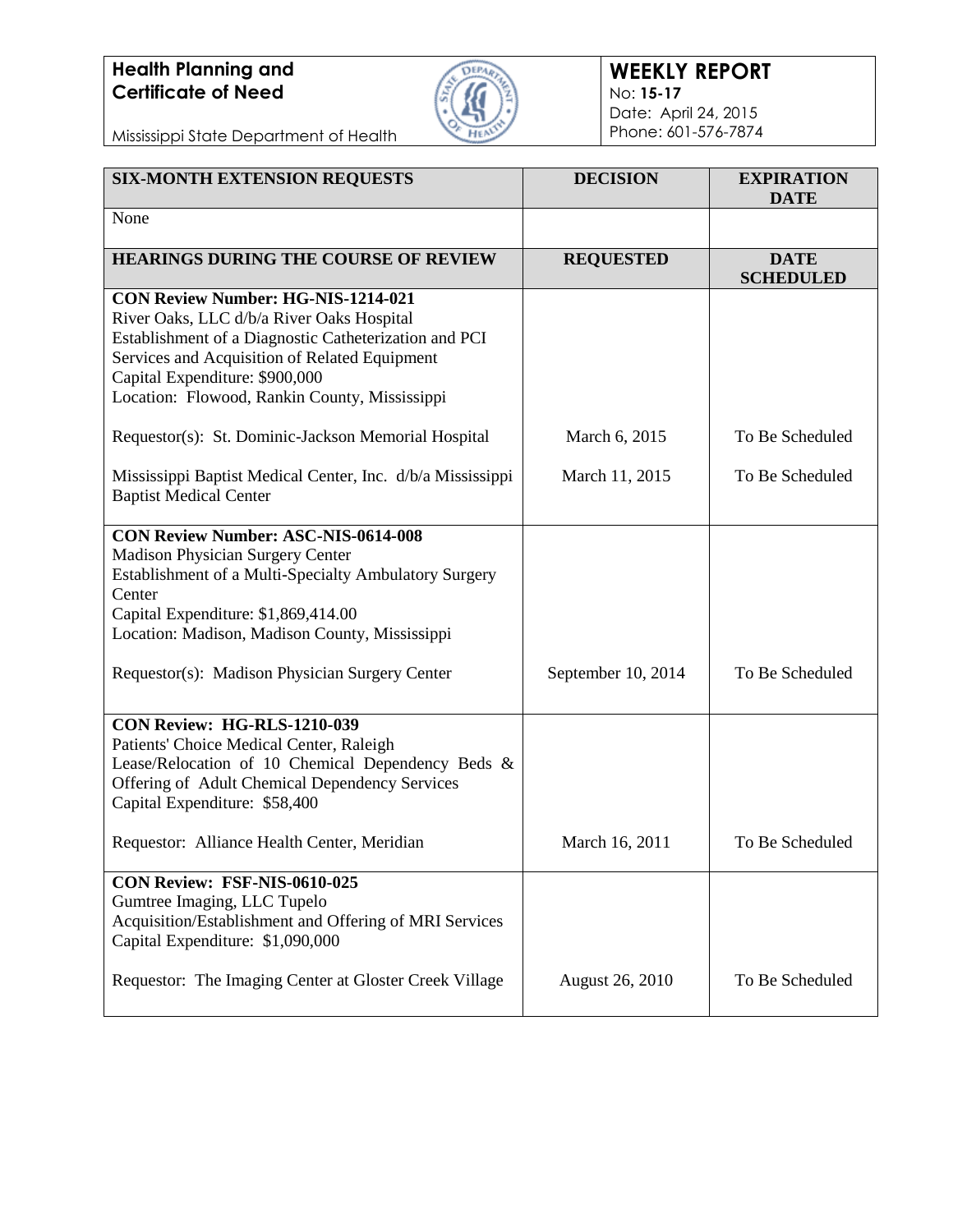

#### **WEEKLY REPORT** No: **15-17** Date: April 24, 2015 Phone: 601-576-7874

Mississippi State Department of Health

| CON Review: ESRD-NIS-0908-031                         |                  |                 |
|-------------------------------------------------------|------------------|-----------------|
| Fresenius Medical Care-Calhoun City                   |                  |                 |
| Establish/Const of a 6-Station ESRD Facility in       |                  |                 |
|                                                       |                  |                 |
| <b>Calhoun County</b>                                 |                  |                 |
| Capital Expenditure: \$462,471                        |                  |                 |
| Requestor: Fresenius Medical Care                     | March 9, 2010    | To Be Scheduled |
| CON Review: ESRD-NIS-0908-034                         |                  |                 |
| Fresenius Medical Care-West Point                     |                  |                 |
| Establish/Const of a 10-Station ESRD Facility in      |                  |                 |
| Clay County                                           |                  |                 |
| Capital Expenditure: \$380,000                        |                  |                 |
|                                                       |                  |                 |
| Requestor: Fresenius Medical Care                     | March 9, 2010    | To Be Scheduled |
| CON Review: ESRD-NIS-0908:035                         |                  |                 |
| Fresenius Medical Care-Water Valley                   |                  |                 |
| Establish/Const. of a 6-Station ESRD facility in      |                  |                 |
| Yalobusha County                                      |                  |                 |
| Capital Expenditure: \$462,471                        |                  |                 |
|                                                       |                  |                 |
| Requestor: Fresenius Medical Care                     | March 9, 2010    | To Be Scheduled |
| CON Review: FSF-NIS-0808-024                          |                  |                 |
| Advanced Medical Imaging of Greenville, LLC           |                  |                 |
| Provision of MRI Services in Washington County        |                  |                 |
| Capital Expenditure: \$0                              |                  |                 |
|                                                       |                  |                 |
| Requestor: Delta Regional Medical Center              | December 3, 2008 | To Be Scheduled |
| CON Review: FSF-NIS-0807-018                          |                  |                 |
| Desoto Imaging and Diagnostics, LLC                   |                  |                 |
| <b>Establishment of Mobile PET Services</b>           |                  |                 |
| Capital Expenditure: \$0                              |                  |                 |
|                                                       |                  |                 |
| Requestor: Baptist Memorial Hospital - DeSoto         | December 3, 2007 | To Be Scheduled |
| CON Review: HG-NIS-1206-038                           |                  |                 |
| Laird Hospital, Inc.                                  |                  |                 |
| Offering of MRI Services at Rush Medical Clinic,      |                  |                 |
| Philadelphia                                          |                  |                 |
| Capital Expenditure: \$14,500                         |                  |                 |
|                                                       |                  |                 |
|                                                       | May 2, 2007      | To Be Scheduled |
| Requestors: Neshoba County General Hospital & InSight |                  |                 |
| <b>Health Corporation</b>                             |                  |                 |
|                                                       |                  |                 |